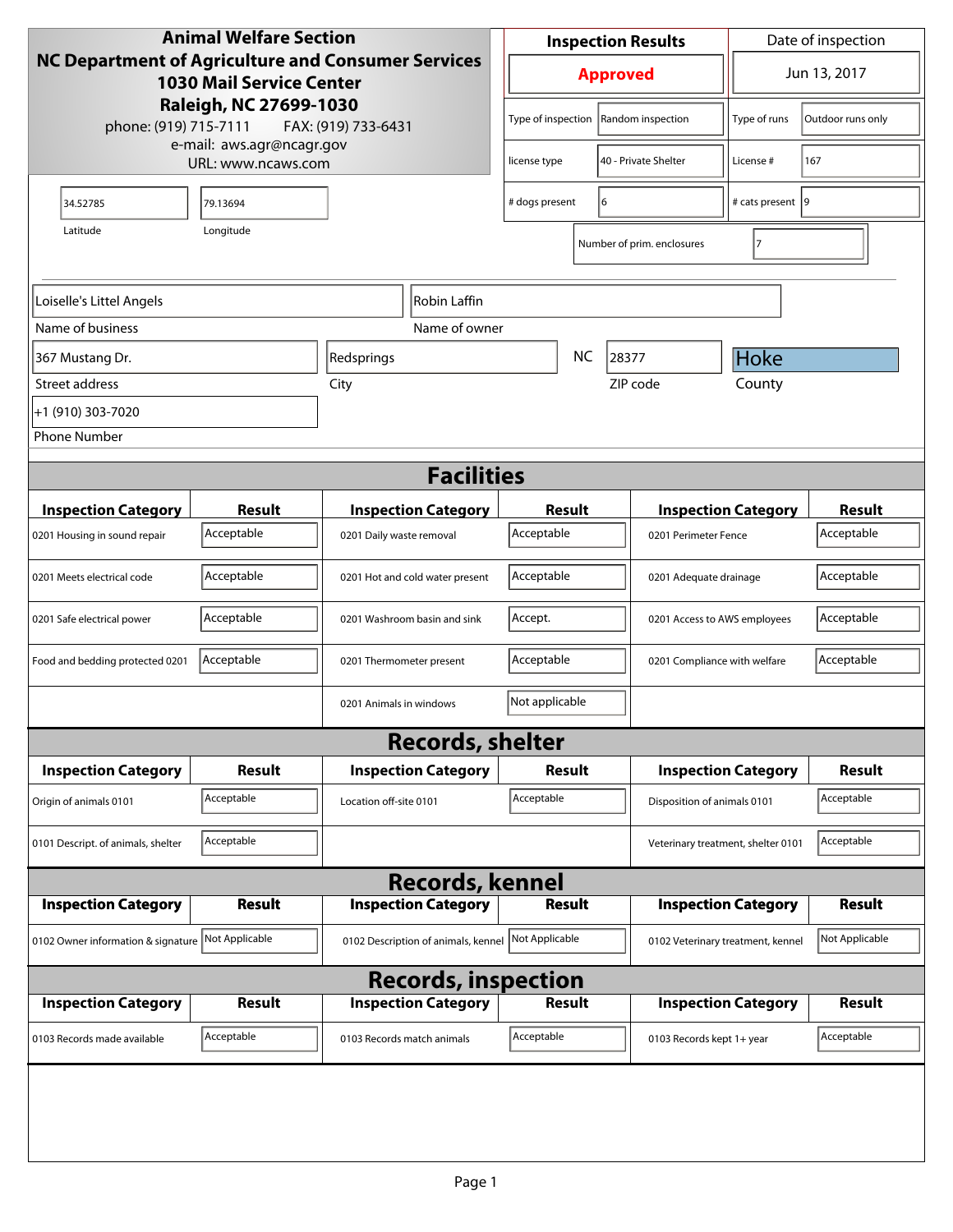| <b>Animal Welfare Section, NCDA&amp;CS</b>       |                |                                    | Date of inspection<br><b>Inspection Results</b> |                                    |  |                |  |  |
|--------------------------------------------------|----------------|------------------------------------|-------------------------------------------------|------------------------------------|--|----------------|--|--|
| Inspection Report, continued                     |                |                                    | Jun 13, 2017<br><b>Approved</b>                 |                                    |  |                |  |  |
| Loiselle's Littel Angels                         |                | <b>Robin Laffin</b>                |                                                 | Redsprings                         |  | <b>NC</b>      |  |  |
| <b>Indoor facilities</b>                         |                |                                    |                                                 |                                    |  |                |  |  |
| <b>Inspection Category</b>                       | Result         | <b>Inspection Category</b>         | Result                                          | <b>Inspection Category</b>         |  | Result         |  |  |
| 0202 Ambient temperature, indoor                 | Not Applicable | 0202 Ventilation, indoor           | Not Applicable                                  | 0202 Lighting, indoor              |  | Not Applicable |  |  |
| 0202 Imperv./Sanitary surf., indoor              | Not Applicable | 0202 Drainage, indoor              | Not Applicable                                  |                                    |  |                |  |  |
|                                                  |                | <b>Outdoor facilities</b>          |                                                 |                                    |  |                |  |  |
| <b>Inspection Category</b>                       | Result         | <b>Inspection Category</b>         | Result                                          | <b>Inspection Category</b>         |  | Result         |  |  |
| 0203 Impervious surfaces, outdoor                | Acceptable     | 0203 Housing, 1 per animal         | Acceptable                                      | 0203 Protection from elements      |  | Acceptable     |  |  |
| 0203 Owner advised, outdoor                      | Acceptable     | 0203 Drainage, outdoor             | Acceptable                                      |                                    |  |                |  |  |
| <b>Primary enclosures</b>                        |                |                                    |                                                 |                                    |  |                |  |  |
| <b>Inspection Category</b>                       | Result         | <b>Inspection Category</b>         | Result                                          | <b>Inspection Category</b>         |  | Result         |  |  |
| 0204 Drainage prev. cross contam.                | Acceptable     | 0204 Fence height >= 5 feet        | Acceptable                                      | 0204 1:10 ratio, person: animal    |  | Not Applicable |  |  |
| 0204 Surf. impervious to moisture                | Acceptable     | 0204 Enclosure is escape proof     | Acceptable                                      | 0204 Cats, $>=$ 4 sq. ft. / adult  |  | Acceptable     |  |  |
| 0204 Prevent contact with wood                   | Acceptable     | 0204 Solid resting surface         | Acceptable                                      | 0204 Cats, $\le$ 12 / enclosure    |  | Not Applicable |  |  |
| 0204 Enclosures in sound repair                  | Acceptable     | 0204 Cats, raised resting surface  | Not Applicable                                  | 0204 Cats, 1 litter pan / 3 adults |  | Not Applicable |  |  |
| 0204 Size of enclosure                           | Acceptable     | 0204 Dogs, supervision if > 4      | Not Applicable                                  |                                    |  |                |  |  |
|                                                  |                | Feedina                            |                                                 |                                    |  |                |  |  |
| <b>Inspection Category</b>                       | <b>Result</b>  | <b>Inspection Category</b>         | <b>Result</b>                                   | <b>Inspection Category</b>         |  | <b>Result</b>  |  |  |
| 0205 Feeding, 1x / day, adult                    | Acceptable     | 0205 Feeding, 1 bowl / adult       | Acceptable                                      | 0205 Feeding, commercial food      |  | Acceptable     |  |  |
| 0205 Feeding, bowl in good repair                | Acceptable     | 0205 Feeding, quality food         | Acceptable                                      | 0205 Feeding, bowl is protected    |  | Acceptable     |  |  |
| 0205 Feeding, 2x / day, young                    | Acceptable     |                                    |                                                 |                                    |  |                |  |  |
| <b>Watering</b>                                  |                |                                    |                                                 |                                    |  |                |  |  |
| <b>Inspection Category</b>                       | <b>Result</b>  | <b>Inspection Category</b>         | <b>Result</b>                                   |                                    |  |                |  |  |
| 0206 Watering, continuous access                 | Acceptable     | 0206 Watering, bowl in good repair | Acceptable                                      |                                    |  |                |  |  |
| Sanitation/Employees/Classification & Separation |                |                                    |                                                 |                                    |  |                |  |  |
| <b>Inspection Category</b>                       | <b>Result</b>  | <b>Inspection Category</b>         | Result                                          | <b>Inspection Category</b>         |  | <b>Result</b>  |  |  |
| 0207 Waste removal 2x / day                      | Acceptable     | 0207 Grounds overgrown             | Acceptable                                      | 0207 Young given social interact.  |  | Acceptable     |  |  |
| 0207 Animals removed while clean                 | Acceptable     | 0207 Pest Control                  | Acceptable                                      | 0207 Species separated             |  | Acceptable     |  |  |
|                                                  |                |                                    |                                                 |                                    |  |                |  |  |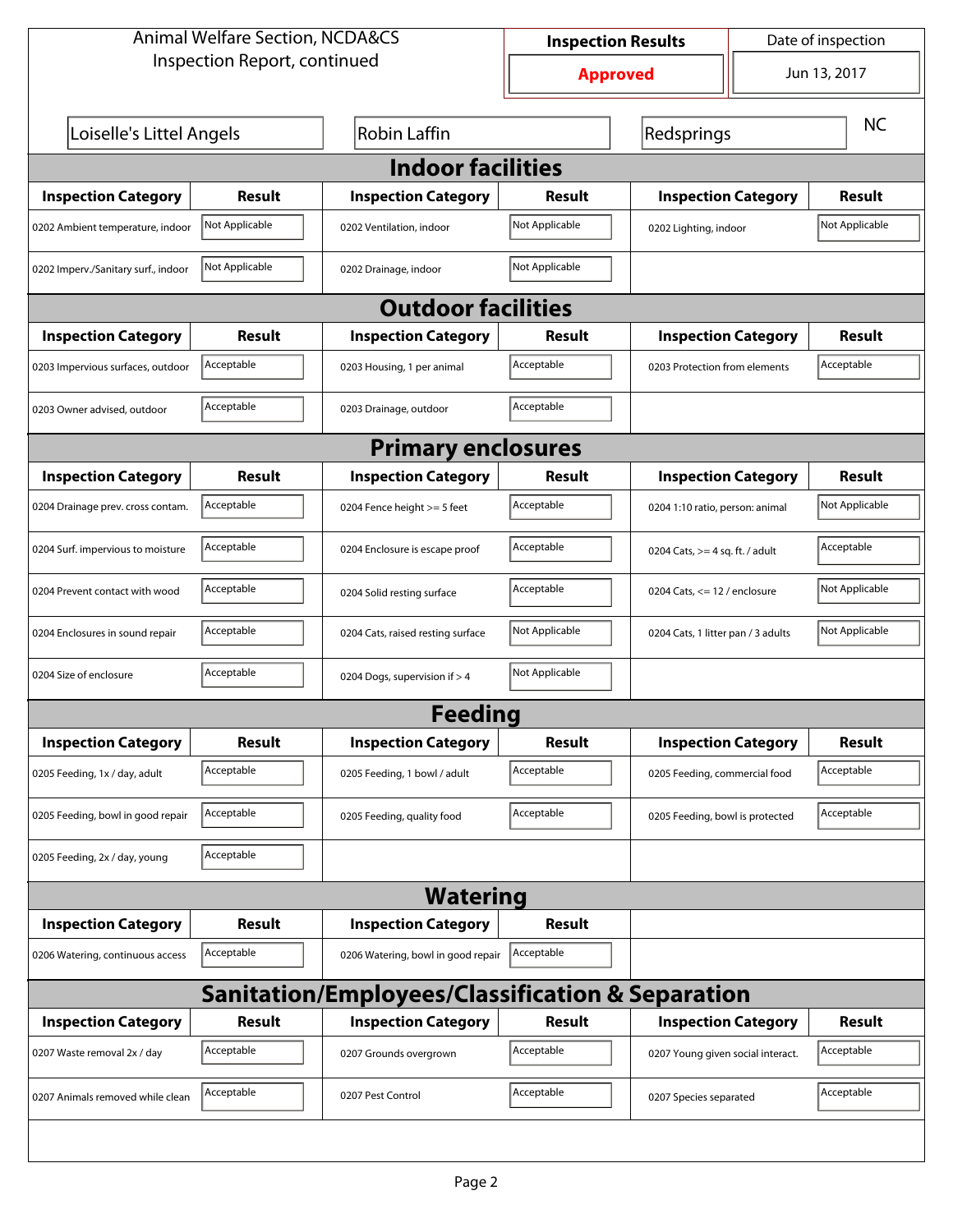| <b>Animal Welfare Section, NCDA&amp;CS</b>                               |                                       |                                                                         | <b>Inspection Results</b> |                                                                           | Date of inspection |                |  |  |  |
|--------------------------------------------------------------------------|---------------------------------------|-------------------------------------------------------------------------|---------------------------|---------------------------------------------------------------------------|--------------------|----------------|--|--|--|
| Inspection Report, continued                                             |                                       |                                                                         |                           | Jun 13, 2017<br><b>Approved</b>                                           |                    |                |  |  |  |
| Loiselle's Littel Angels                                                 |                                       | Robin Laffin                                                            |                           | Redsprings                                                                |                    | <b>NC</b>      |  |  |  |
| <b>Sanitation/Employees/Classification &amp; Separation (continued)</b>  |                                       |                                                                         |                           |                                                                           |                    |                |  |  |  |
| <b>Inspection Category</b>                                               | <b>Result</b>                         | <b>Inspection Category</b>                                              | <b>Result</b>             | <b>Inspection Category</b>                                                |                    | <b>Result</b>  |  |  |  |
| 0207 Enclosure sanitized 2x / day                                        | Acceptable                            | 0207 Number of employees                                                | Acceptable                | 0207 Isolation area & signage                                             |                    | Acceptable     |  |  |  |
| 0207 Method of sanitation                                                | Acceptable                            | 0207 Females in estrus, separated                                       | Acceptable                | 0207 Long term care program                                               |                    | Acceptable     |  |  |  |
| 0207 Build./grnds., clean & repair                                       | Acceptable                            | 0207 Owner perm, commingling                                            | Not Applicable            | 0207 Animals confined                                                     |                    | Acceptable     |  |  |  |
|                                                                          |                                       | 0207 Young with dam                                                     | Acceptable                |                                                                           |                    |                |  |  |  |
| <b>Veterinary Care</b>                                                   |                                       |                                                                         |                           |                                                                           |                    |                |  |  |  |
| <b>Inspection Category</b>                                               | Result                                | <b>Inspection Category</b>                                              | Result                    | <b>Inspection Category</b>                                                |                    | Result         |  |  |  |
| 0210 Program of veterinary care                                          | Acceptable                            | 0210 Daily observation of animals                                       | Acceptable                | 0210 Rabies vaccination                                                   |                    | Acceptable     |  |  |  |
| 0210 Veterinary care when needed                                         | Acceptable                            |                                                                         |                           |                                                                           |                    |                |  |  |  |
|                                                                          |                                       | <b>Vehicles</b>                                                         |                           |                                                                           |                    |                |  |  |  |
| 0301 Vehicles mechanically sound                                         | Not Applicable                        | 0301 Fresh air and ventilation                                          | Not Applicable            | 0301 Cargo area clean                                                     |                    | Not Applicable |  |  |  |
|                                                                          |                                       | <b>Primary Enclosure Used in Transportation</b>                         |                           |                                                                           |                    |                |  |  |  |
| <b>Inspection Category</b>                                               | Result                                | <b>Inspection Category</b>                                              | Result                    | <b>Inspection Category</b>                                                |                    | Result         |  |  |  |
| 0302 Construction of enclosure                                           | Not Applicable                        | 0302 Age and species separated                                          | Not Applicable            | 0302 Size of transport enclosure                                          |                    | Not Applicable |  |  |  |
| 0302 Enclosure clean & sanitized                                         | Not Applicable                        |                                                                         |                           |                                                                           |                    |                |  |  |  |
|                                                                          | <b>Transportation: Food and Water</b> |                                                                         |                           | <b>Transportation: Care</b>                                               |                    |                |  |  |  |
| <b>Inspection Category</b>                                               | <b>Result</b>                         |                                                                         |                           | <b>Inspection Category</b>                                                |                    | Result         |  |  |  |
| 0303 Food & water during transport Not Applicable                        |                                       |                                                                         |                           | 0304 Observation of animals                                               |                    | Not Applicable |  |  |  |
|                                                                          |                                       | <b>General Statute 19A-32.1</b>                                         |                           |                                                                           |                    |                |  |  |  |
| (a) Hold minimum 72 hours                                                | Acceptable                            | (b) 1, 2, 3 Make available for adopt.                                   | Acceptable                | (c) Viewing 3 days for 4 hours each                                       |                    | Acceptable     |  |  |  |
| (d) If animal offsite, photo of animal<br>posted in conspicuous location | Acceptable                            | (f) 1, 2, 3 Animals were returned to<br>owner, adopted or euth only     | Acceptable                | (g) i, ii Owner surrender held unless<br>proof ownership & signed consent |                    | Acceptable     |  |  |  |
| (h) Owned animal surrender, ask if<br>there has been a bite w/in 10 days | Acceptable                            | (i) Release animal to person, record<br>of approved government photo ID | Acceptable                |                                                                           |                    |                |  |  |  |
|                                                                          |                                       |                                                                         |                           |                                                                           |                    |                |  |  |  |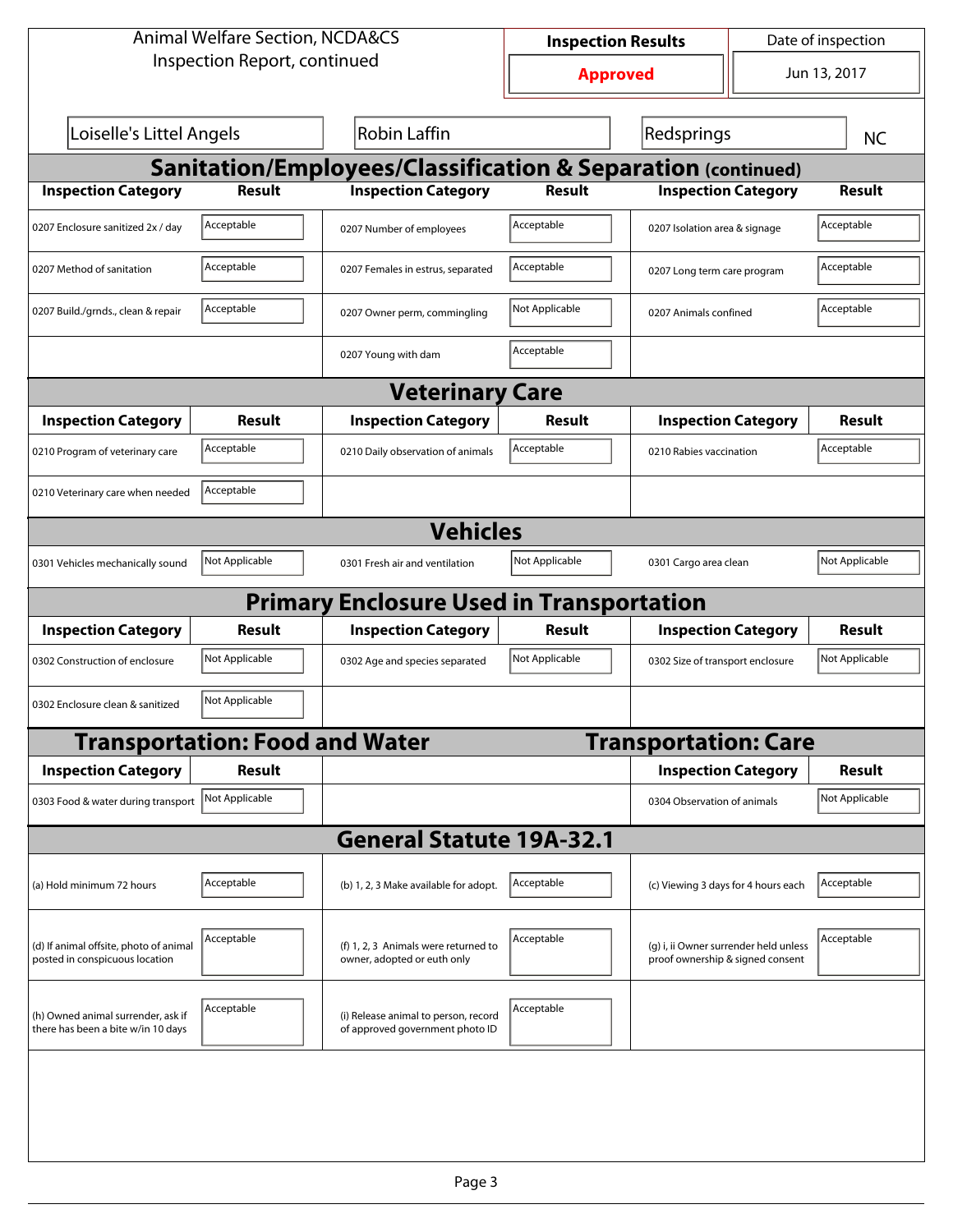|                                                                                                                    |              | <b>Inspection Results</b> | Date of inspection |  |  |  |  |  |  |
|--------------------------------------------------------------------------------------------------------------------|--------------|---------------------------|--------------------|--|--|--|--|--|--|
|                                                                                                                    |              | <b>Approved</b>           | Jun 13, 2017       |  |  |  |  |  |  |
| Loiselle's Littel Angels                                                                                           | Robin Laffin | Redsprings                | <b>NC</b>          |  |  |  |  |  |  |
| <b>Narrative Explanation</b>                                                                                       |              |                           |                    |  |  |  |  |  |  |
| Random inspection performed today, housing area is clean and odor free at time of inspection, I viewed no          |              |                           |                    |  |  |  |  |  |  |
| apparent signs of illness or injury.                                                                               |              |                           |                    |  |  |  |  |  |  |
|                                                                                                                    |              |                           |                    |  |  |  |  |  |  |
| All animals are housed in approved housing areas today-owner and I have recently discussed that all animals        |              |                           |                    |  |  |  |  |  |  |
| housed for rescue, must only be housed in approved areas.                                                          |              |                           |                    |  |  |  |  |  |  |
|                                                                                                                    |              |                           |                    |  |  |  |  |  |  |
| We discussed better intake records today, owner will add intake dates, descriptions, and who she received it from. |              |                           |                    |  |  |  |  |  |  |
|                                                                                                                    |              |                           |                    |  |  |  |  |  |  |
| **Rescue owner does not currently have an email address, I will print and mail this report to her.                 |              |                           |                    |  |  |  |  |  |  |
|                                                                                                                    |              |                           |                    |  |  |  |  |  |  |
|                                                                                                                    |              |                           |                    |  |  |  |  |  |  |
|                                                                                                                    |              |                           |                    |  |  |  |  |  |  |
|                                                                                                                    |              |                           |                    |  |  |  |  |  |  |
|                                                                                                                    |              |                           |                    |  |  |  |  |  |  |
|                                                                                                                    |              |                           |                    |  |  |  |  |  |  |
|                                                                                                                    |              |                           |                    |  |  |  |  |  |  |
|                                                                                                                    |              |                           |                    |  |  |  |  |  |  |
|                                                                                                                    |              |                           |                    |  |  |  |  |  |  |
|                                                                                                                    |              |                           |                    |  |  |  |  |  |  |
|                                                                                                                    |              |                           |                    |  |  |  |  |  |  |
|                                                                                                                    |              |                           |                    |  |  |  |  |  |  |
|                                                                                                                    |              |                           |                    |  |  |  |  |  |  |
|                                                                                                                    |              |                           |                    |  |  |  |  |  |  |
|                                                                                                                    |              |                           |                    |  |  |  |  |  |  |
|                                                                                                                    |              |                           |                    |  |  |  |  |  |  |